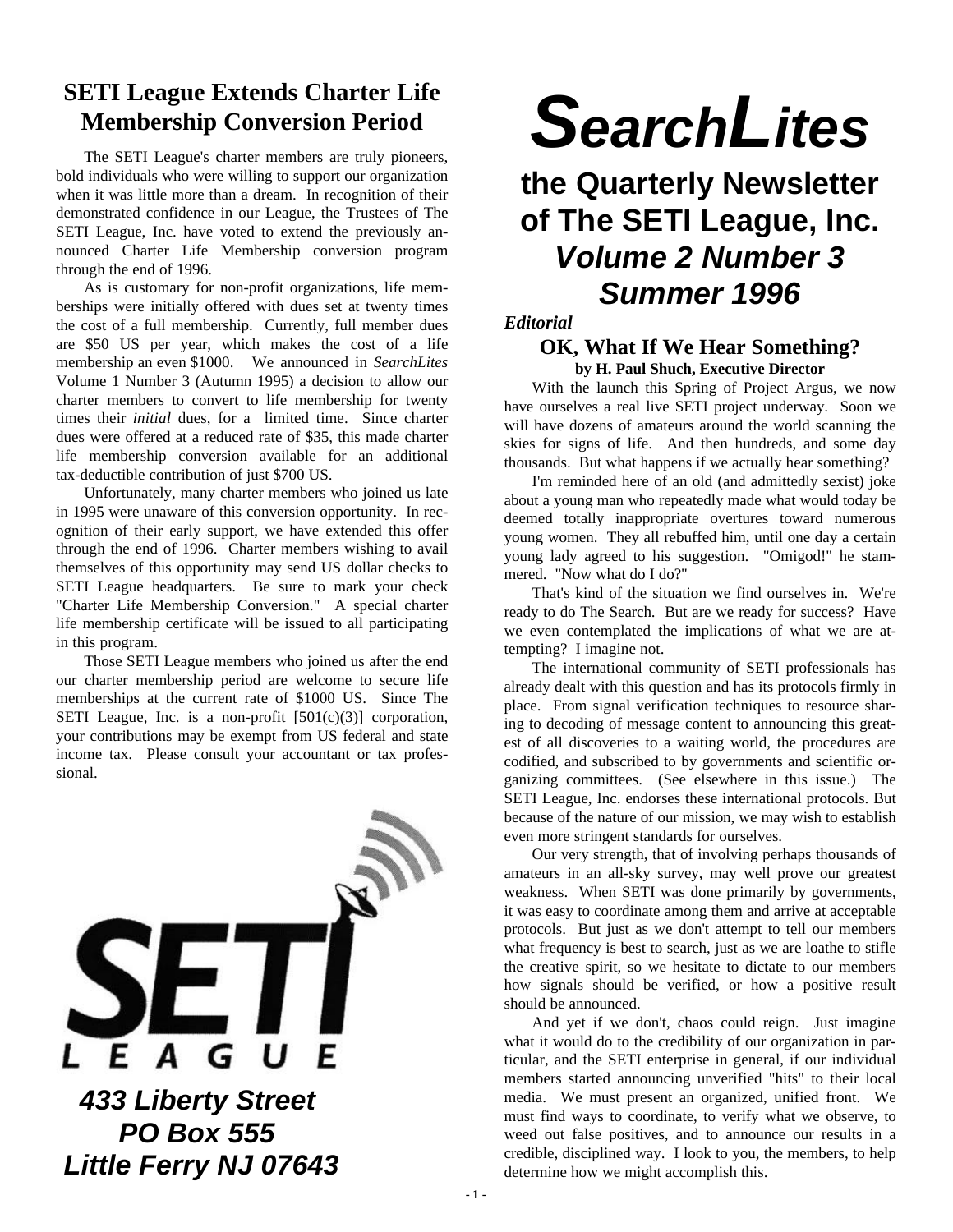#### **Declaration of Principles Concerning Activities Following the Detection of Extraterrestrial Intelligence Adopted by the International Academy of Astronautics, 1989**

We, the institutions and individuals participating in the search for extraterrestrial intelligence,

Recognizing that the search for extraterrestrial intelligence is an integral part of space exploration and is being undertaken for peaceful purposes and for the common interest of all mankind,

Inspired by the profound significance for mankind of detecting evidence of extraterrestrial intelligence, even though the probability of detection may be low,

Recalling the Treaty on Principles Governing the Activities of States in the Exploration and Use of Outer Space, Including the Moon and Other Celestial Bodies, which commits States Parties to that Treaty "to inform the Secretary General of the United Nations as well as the public and the international scientific community, to the greatest extent feasible and practicable, of the nature, conduct, locations and results" of their space exploration activities (Article XI),

Recognizing that any initial detection may be incomplete or ambiguous and thus require careful examination as well as confirmation, and that it is essential to maintain the highest standards of scientific responsibility and credibility,

Agree to observe the following principles for disseminating information about the detection of extraterrestrial intelligence:

1. Any individual, public or private research institution, or governmental agency that believes it has detected a signal from or other evidence of extraterrestrial intelligence (the discoverer) should seek to verify that the most plausible explanation for the evidence is the existence of extraterrestrial intelligence rather than some other natural phenomenon or anthropogenic phenomenon before making any public announcement. If the evidence cannot be confirmed as indicating the existence of extraterrestrial intelligence, the discoverer may disseminate the information as appropriate to the discovery of any unknown phenomenon.

2. Prior to making a public announcement that evidence of extraterrestrial intelligence has been detected, the discoverer should promptly inform all other observers or research organizations that are parties to this declaration, so that those other parties may seek to confirm the discovery by independent observations at other sites and so that a network can be established to enable continuous monitoring of the signal or phenomenon. Parties to this declaration should not make any public announcement of this information until it is determined whether this information is or is not credible evidence of the existence of extraterrestrial intelligence. The discoverer should inform his/her or its relevant national authorities.

3. After concluding that the discovery appears to be credible evidence of extraterrestrial intelligence, and after informing other parties to this declaration, the discoverer should inform observers throughout the world through the Central Bureau for Astronomical Telegrams of the International Astronomical Union, and should inform the Secretary General of the United Nations in accordance with Article XI of the Treaty on Principles Governing the Activities of States in the Exploration and Use of Outer Space, Including the Moon and Other Bodies. Because of their demonstrated interest in and expertise concerning the question of the existence of extraterrestrial intelligence, the discoverer should simultaneously inform the following international institutions of the discovery and should provide them with all pertinent data and recorded information concerning the evidence: the International Telecommunication Union, the Committee on Space Research, of the International Council of Scientific Unions, the International Astronautical Federation, the International Academy of Astronautics, the International Institute of Space Law, Commission 51 of the International Astronomical Union and Commission J of the International Radio Science Union.

4. A confirmed detection of extraterrestrial intelligence should be disseminated promptly, openly, and widely through scientific channels and public media, observing the procedures in this declaration. The discoverer should have the privilege of making the first public announcement.

5. All data necessary for confirmation of detection should be made available to the international scientific community through publications, meetings, conferences, and other appropriate means.

6. The discovery should be confirmed and monitored and any data bearing on the evidence of extraterrestrial intelligence should be recorded and stored permanently to the greatest extent feasible and practicable, in a form that will make it available for further analysis and interpretation. These recordings should be made available to the international institutions listed above and to members of the scientific community for further objective analysis and interpretation.

7. If the evidence of detection is in the form of electromagnetic signals, the parties to this declaration should seek international agreement to protect the appropriate frequencies by exercising procedures available through the International Telecommunication Union. Immediate notice should be sent to the Secretary General of the ITU in Geneva, who may include a request to minimize transmissions on the relevant frequencies in the Weekly Circular. The Secretariat, in conjunction with advice of the Union's Administrative Council, should explore the feasibility and utility of convening an Extraordinary Administrative Radio Conference to deal with the matter, subject to the opinions of the member Administrations of the ITU.

8. No response to a signal or other evidence of extraterrestrial intelligence should be sent until appropriate international consultations have taken place. The procedures for such consultations will be the subject of a separate agreement, declaration or arrangement.

9. The SETI Committee of the International Academy of Astronautics, in coordination with Commission 51 of the International Astronomical Union, will conduct a continuing review of procedures for the detection of extraterrestrial intelligence and the subsequent handling of the data. Should credible evidence of extraterrestrial intelligence be discovered, an international committee of scientists and other experts should be established to serve as a focal point for continuing analysis of all observational evidence collected in the aftermath of the discovery, and also to provide advice on the release of information to the public. This committee should be constituted from representatives of each of the international institutions listed above and such other members as the committee may deem necessary. To facilitate the convocation of such a committee at some unknown time in the future, the SETI Committee of the International Academy of Astronautics should initiate and maintain a current list of willing representatives from each of the international institutions listed above, as well as other individuals with relevant skills, and should make that list continuously available through the Secretariat of the International Academy of Astronautics. The International Academy of Astronautics will act as the Depository for this declaration and will annually provide a current list of parties to all the parties to this declaration.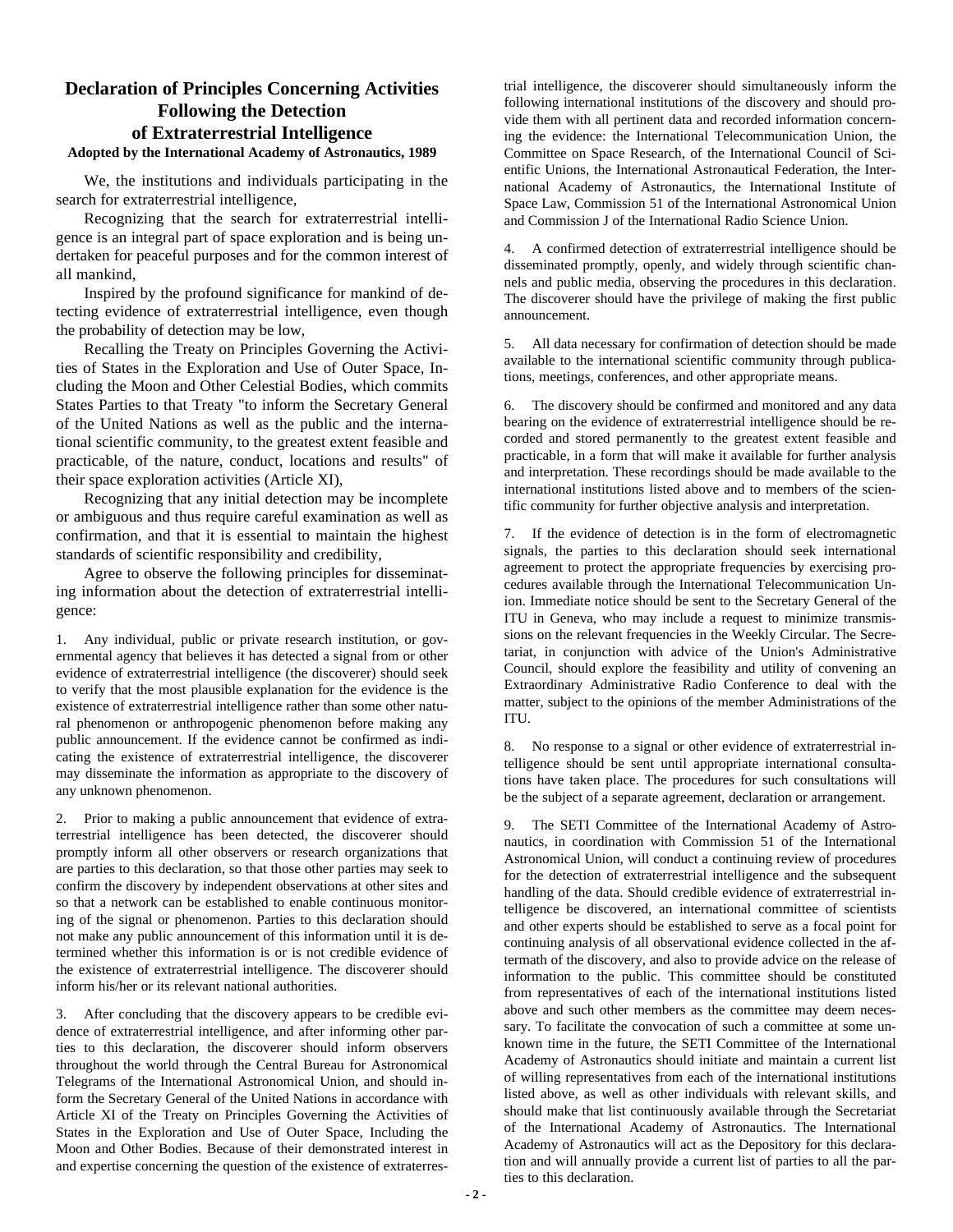### **Headquarters Flooded with Winning Limericks**

We now have *five* winners in The SETI League's Isaac Asimov Memorial Limerick Contest! (For contest details, see "In Search of Alien Limericks," in *SearchLites* Volume 1 Number 3, Autumn 1995, or refer to our Web site.) These contributors have already received their coveted SETI League pocket protectors. Will you be our next winner?

Shaun Merrigan of Alberta Canada sends us:

*They came across trillions of miles According to secret X-Files. Now the good folks at SETI Want us to get ready And welcome them back with big smiles.*

From Ray Hogan of Lebanon, NJ we recieved: *While repairing my new LNA An alien had something to say. I was not off long And then he was gone And he hasn't been heard to this day.*

SETI League member Francis Cartier of Pacific Grove, CA sends in:

> *We cannot know where in the sky A signal is lurking, or why. We will search even though The chances are low. The payoff is well worth a try.*

Lissa McCollum of Grand Rapids, MI submitted: *I gaze at the star sprinkled sky and ask, "Is there one such as I in an alien place staring off into space, searching with strange wistful sigh?"*

whilst Neil Whyman from England gives us: *Whilst scanning one night into space I espied an echoey trace. My microwave MMIC's Thus silenced the cynics, Who may yet see an alien race.*

Honorable mentions go to SETI League Charter Members Mike Leahan of Wisconsin, and Laurie Spiegel of New York City, as well as writer Gabby Hyman of Port Townsend, Washington, Tony Neilson of Melbourne, Australia, and Bill Cooke of Amarillo, Texas for their submissions. Since this is an open-ended competition, keep those cards and limericks coming, folks!

### **Director Introduces Project Argus at BioAstronomy Conference**

SETI League executive director H. Paul Shuch introduced our Project Argus all-sky survey to the world SETI community, in a paper delivered at the Fifth International BioAstronomy Conference in Capri in early July. The Conference was a veritable Who's Who of SETI, with representatives of all major SETI organizations and searches in attendance. Keynote speaker was Philip Morrison, who co-authored the first modern SETI paper to appear in a scientific journal (the British "Nature") in 1959. Also presenting papers were two Nobel laureates, biochemist Christian DeDuve and Maser inventor Charles Townes.

With respect for the company in which he found himself, the following is an abstract of Dr. Shuch's somewhat more modest paper. The entire document is available on our Web site (www.setileague.org/) under Articles. Reprints of the full paper are available to SETI League members for the courtesy of an addressed envelope with three ounces of postage affixed. **Abstract**

#### Thirty six years after implementation of the first modern SETI study, it is beginning to appear that the most interesting candidate signals are highly intermittent in nature, of just a few seconds to a few minutes in duration, and never repeating. If such signals are the norm, then even the most advanced temporally displaced signal verification scheme (such as the FUDD approach used by Project Phoenix) will be prone to a high incidence of false negatives. Further, as large radio telescopes scan only a tiny fraction of the cosmic sphere at any given time, we can expect that the overwhelming majority of interesting candidate signals will evade initial detection.

This paper introduces Project Argus, a global effort of the non-profit SETI League, Inc. to achieve continuous monitoring of all four pi steradians of space, in real time. Perhaps the most ambitious SETI project ever undertaken without benefit of Government equipment or funds, Project Argus will ultimately involve 5,000 small radiotelescopes worldwide, built, maintained and operated by private individuals (primarily radio amateurs and microwave experimenters), coordinated so as to miss no likely candidate signals, and providing independent verification of any interesting signals detected. The first prototype Argus stations went into operation in 1996; it is expected that full sky coverage will be achieved by 2001.

The sensitivity and range of Project Argus are assessed by comparison of current capabilities to those in place at the Ohio State Radio Observatory nineteen years ago, when the so-called "Wow!" signal was detected. The "Wow!" signal serves as a convenient benchmark, even though its exact nature remains unknown. It will be shown that, should a similar candidate signal appear during the fully deployed phase of Project Argus, it will not evade detection. In fact, each Argus station, though utilizing just a small satellite TV dish as its antenna, achieves range and sensitivity on a par with the Ohio State Big Ear radio telescope, circa 1977. The technological breakthroughs which have made this level of performance possible are explored in the following pages.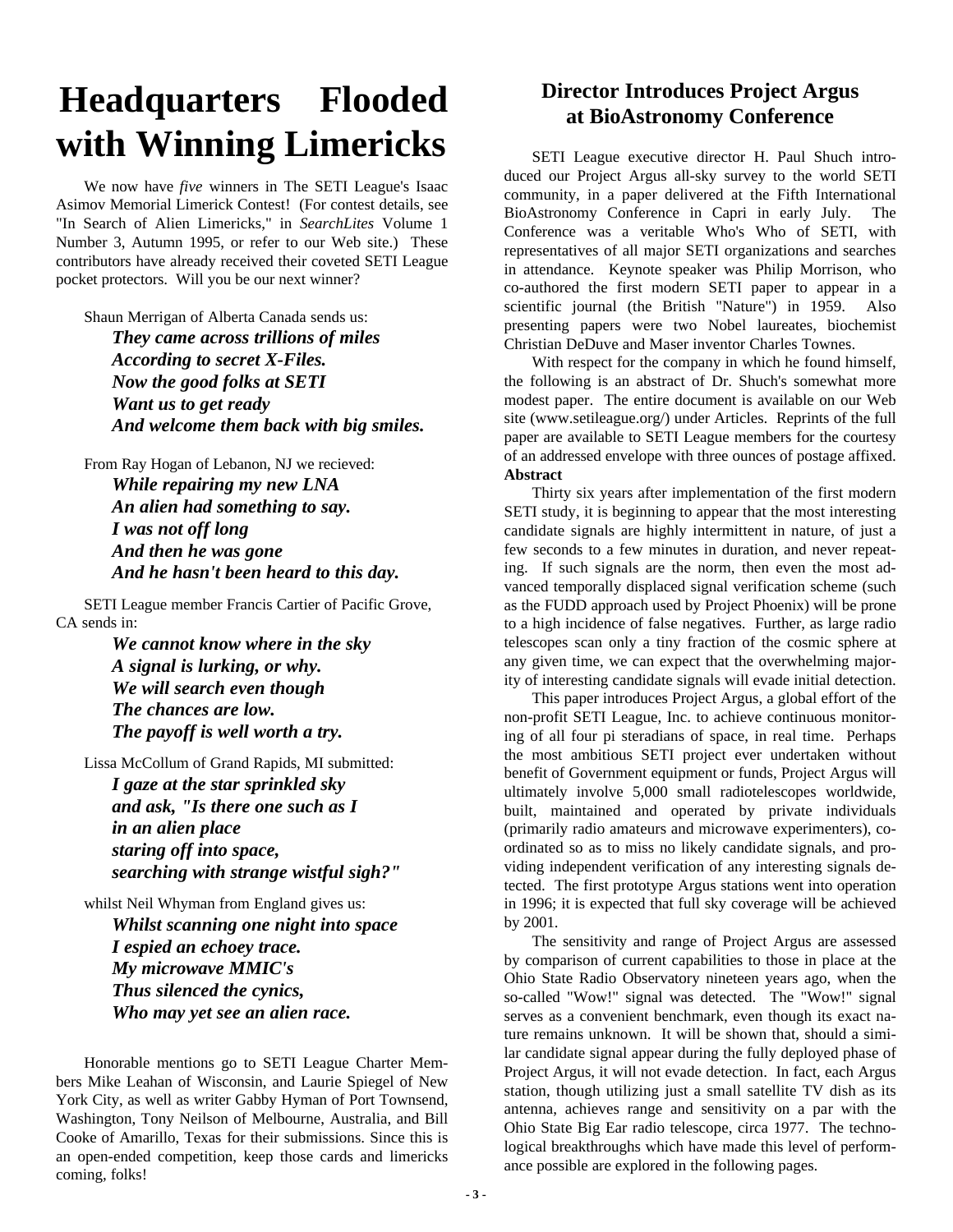### *Technical Update* **SETI Receivers: How Should We Scan? by H. Paul Shuch, Executive Director**

Several of our members have asked (and doubtless others have wondered) about the time dimension of sweeping the SETI water hole. The underlying reason for recruiting as many as 5,000 amateur SETI observers worldwide is that it makes it easy to divide up the whole sky. But as more and more SETI League members gear up for our Project Argus sky survey, the question of how to divide up the frequency spectrum begs our attention. Let us assume for the sake of argument that we're attempting to scan the entire Water Hole (1420 to 1660 MHz), at a nominal resolution of 10 Hz. Let's further assume we're using the most popular amateur SETI receiver to date, the Icom model 7000 series scanning receiver. If we can establish a 12.5 kHz IF and audio bandwidth (this might require some receiver modifications), that receiver can be programmed to scan in 12.5 kHz steps. We know that a SoundBlaster type sound card in a PC, with appropriate software, can easily analyze a 12.5 kHz chunk of audio spectrum. Dividing the 240 MHz wide water hole by 12.5 kHz, we can see that our receiver needs to scan 19,200 channels.

OK, but where does the 10 Hz resolution come in? Our DSP software is performing, let us say, a 1024 point Fast Fourier Transform (FFT). That means it divides the audio band into 1024 individual bins. The width of each of these bins is:  $(12.5 \text{ kHz}) / (1024) = 12.2 \text{ Hz}$ , pretty close to our resolution goal. So our actual number of 12.2 Hz-wide bins surveyed is:  $(19,200 \text{ channels}) \times (1024 \text{ bins} / \text{channel}) = \text{just}$ under 20 million!

Now there is the problem of how long it should take to sweep thru all 19,200 channels. That is, what is the minimum dwell time required at each frequency step, in order to perform the required digital signal processing? Unfortunately, there's no simple answer. Signal processing time is a function of the computer used (CPU, clock speed, memory, hard disk access time, etc) as well as the DSP software chosen, and bin resolution selected. For PCs (as opposed to high-end dedicated DSP boxes) minimum processing time is likely to be in the seconds. But it doesn't necessarily pay to go with the minimum time. Since sensitivity improves by the square root of integration time, it makes sense to dwell in each channel for minutes.

A practical maximum dwell time per channel is the longest time a celestial object remains within the beamwidth of the antenna. If the antenna is fixed (operated in drift-scan mode) this value is likely to be ten minutes or so for a typical TVRO dish. Which means we really don't want to scan at all, but rather sweep out a 360 degree swath of sky at one channel one day, the next channel the following day. For 19,200 channels, each 12.5 kHz wide, this means one complete sweep takes 19,200 days. This approach makes the search of the entire water hole take 56.2 years.

At this rate, I doubt that many of our members will live long enough to make it all the way from the hydrogen to the hydroxyl line! But by the time we've gotten much past hydrogen, we can expect new technology (affordable dedicated DSP boxes, for example) and new search strategies to emerge.

Hardware cost keeps coming down, and computer power seems to be doubling every year. If we dare extrapolate this trend, it suggests that within a decade we'll have seen a 1,000-fold improvement in DSP technology. Such improvement would let us cover the entire water hole, for a given swath of sky, in just a matter of days.

So I guess the bottom line is, let's start out crude, and become more elegant with the passing years. But let's start now; we wouldn't want to miss The Call.

### **Conference Calendar**

SearchLites' readers are apprised of the following conferences at which SETI-related information will be presented. League members are invited to check our Web site (www.setileague.org/), call headquarters at (201) 641-1770, or send email to info@setileague.org, to obtain further details. Members are also encouraged to send in information about upcoming events of which we may be unaware.

**July 13 - 17, 1996:** *Society of Amateur Radio Astronomers* Annual Meeting, Green Bank WV.

**July 25 - 28:** *Central States VHF Conference*, Bloomington MN.

**August 5 - 10, 1996:** *American Association of Physics Teachers*, University of Maryland, College Park MD. **August 15 - 18, 1996:** *International EME Conference*, Bowie MD.

**August 26 - 28, 1996:** *22nd Eastern VHF/UHF Society Conference*, Vernon CT.

**August 28, 1996:** SETI Lecture at *Simi Settlers Amateur Radio Club*, Simi Valley CA.

**August 29 - September 2, 1996:** *L.A. Con III* / 1996 Worldcon, Anaheim CA.

**September 13 - 15, 1996:** *ARRL National Convention,* Peoria IL.

**September 21, 1996:** *Long Island Astronomy Forum*, New York Institute of Technology, Greenvale NY.

**October 5, 1996:** *Mid-Atlantic VHF Conference*, Horsham PA, sponsored by Mt. Airy VHF Radio Club.

**October 18 - 20, 1996:** *Grove Enterprise Expo*, Atlanta GA. **November 8 - 10, 1996:** *1996 AMSAT Annual Meeting and Space Symposium*, Tucson AZ.

**May 16 - 18, 1997:** *Dayton Hamvention*, Dayton OH.

**May 30 - June 1, 1997:** *Rochester Hamfest and ARRL Atlantic Division Convention*, Rochester NY.

**July 24 - 27, 1997:** *Central States VHF Conference*, Hot Springs AR.

**August 28 - September 1, 1997:** *Lonestarcon 2* / 1997 Worldcon, San Antonio TX.

**May 15 - 17, 1998:** *Dayton Hamvention*, Dayton OH.

**May 29 - 31, 1998:** *Rochester Hamfest and ARRL Atlantic Division Convention*, Rochester NY.

**August 5 - 9, 1998:** *BucCONeer* / 1998 Worldcon, Baltimore MD.

**May 14 - 16, 1999:** *Dayton Hamvention*, Dayton OH.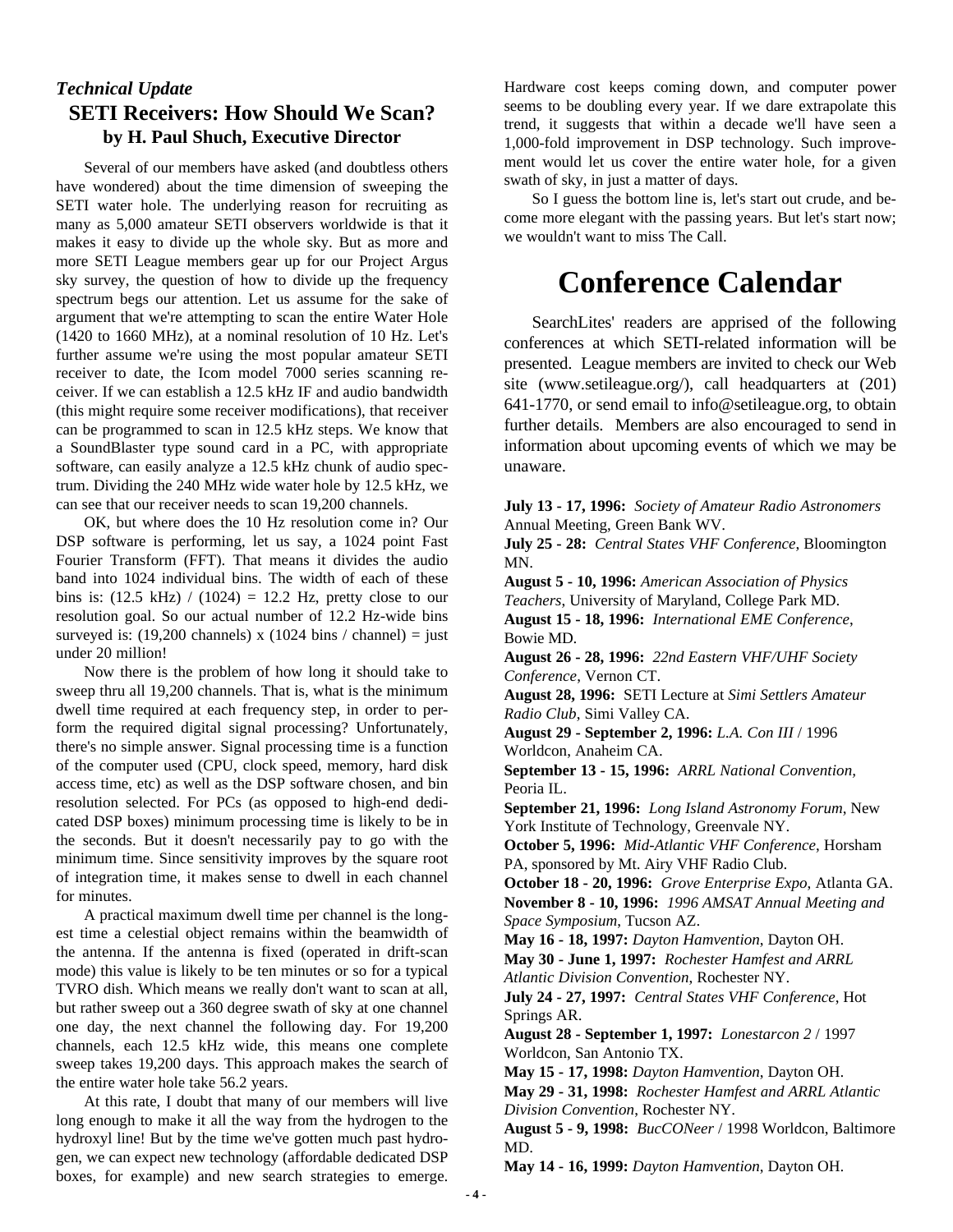### **Deceased Rocket Scientist Breathes New Life Into Cosmic Search**

**ORLANDO, FL..,** June 21, 1996 -- In death Tony Wojtowicz may well be accomplishing what he never could achieve in life. The retired aerospace engineer, who had devoted the last 20 years of his life to a radio search of the heavens, has left his books, notes and equipment to the non-profit SETI League, Inc., leaders in a scientific Search for Extra-Terrestrial Intelligence. The bequest was announced by his widow Aline late last year at the couple's Central Florida home. SETI League executive director Dr. H. Paul Shuch met with Mrs. Wojtowicz yesterday to accept the gift on behalf of his organization.

Zdizislaw Anthony Gregory Wojtowicz was born in Poland in 1921, and fought with the Polish Resistance during the Second World War. Educated in England, he became a U.S. citizen in 1964 and worked for the National Radio Astronomy Observatory and several prominent aerospace corporations. He was a member of the Planetary Society, a space advocacy group founded by Carl Sagan. Wojtowicz died of natural causes on October 5, 1995. He leaves his wife, three sons and five grandchildren.

Equipment donated to the SETI League includes a complete microwave circuit development laboratory, plus receivers, antennas, and computers. The equipment will indeed be used by a younger generation of scientists, notes Shuch. But it is Wojtowicz' laboratory notebooks, two loose-leaf binders representing a lifetime of work, which may prove most valuable to future researchers. "I never had the honor of meeting Tony Wojtowicz," comments Shuch, "but I feel his presence when I read his lab notebooks. Here is a man who spent years pursuing a dream, and documented his every thought and effort thoroughly, methodically, as though he were writing for my personal benefit. I wonder if he knew the historical significance of his work."

#### **Project Argus "Standard" Takes Shape**

When pushing the state of the art there are no standard recipes, no cookbook, no map to guide the pioneer. This means that no two *Project Argus* stations will look or work exactly alike. Early participants in our sky survey have had to develop the required technology on the fly. Thus we have doubtless disappointed some of our members who had hoped we could tell them exactly what equipment to obtain, and how to hook it up. "If designing and building a network of amateur SETI stations were easy," notes executive director H. Paul Shuch, "someone would have done so long ago."

Now that the first few stations are on the air, that situation is beginning to change. A more or less "standard" configuration is evolving (see, for example, the block diagram at right). As the bugs get worked out of these first systems, they are being documented in The SETI League Technical Manual, which is available on the Web, as well as in hardcopy. See the last page of this Newsletter for ordering information. And if you come up with new designs or innovations of your own, please remember to share them with your fellow SETI League members. Electronic submission (to info@setileague.org) is always appreciated.

#### **Cosmic Explorers Reprint Classic Text**

**LITTLE FERRY, NJ..,** June 11, 1996 -- In 1971 a team of radioastronomers and engineers headed by Hewlett Packard vice-president Dr. Bernard M. Oliver spent ten weeks designing the ultimate microwave system in the Search for Extra-Terrestrial Intelligence (SETI). The results of their effort became known as Project Cyclops, the most advanced interstellar receiving system never built. The published account of their summer study session, the Project Cyclops report, became a SETI classic, the foundation for much of the scientific work which followed. In the quarter-century since the Cyclops study group first convened, 10,000 copies of the Cyclops report were distributed by NASA. It is probably safe to say that every major player in SETI today cut his or her teeth on this document.

The Cyclops report had long been out of print. Last year two non-profit organizations, The SETI League and SETI Institute initiated a joint project to reprint this important historical document. Just weeks before his untimely death last November, Barney Oliver prepared an Introduction to the Second Edition. After much deliberation, the two organizations decided to go forward with their publishing plans in Barney's memory.

Project Cyclops, Second Printing (ISBN 0-9650707-0-0) went on sale in June, 1996, the 25th anniversary of the opening Project Cyclops meeting. Dr. John Billingham, who co-chaired the Cyclops team, has written a moving dedication to Barney Oliver, which appears in the new edition, along with introductory remarks by SETI League president Richard Factor and executive director H. Paul Shuch. Cover price of this facsimile edition is \$20.00 postpaid to US addresses, or \$24.00 elsewhere. Payment must be in US funds, checks payable on a US bank. We regret that we are unable to accept credit card orders at this time. Order from The SETI League, Inc., PO Box 555, Little Ferry NJ 07643 USA.



**Typical System Block Diagram, courtesy of** *Project Argus* **pioneer and innovator Daniel Fox, KF9ET.**